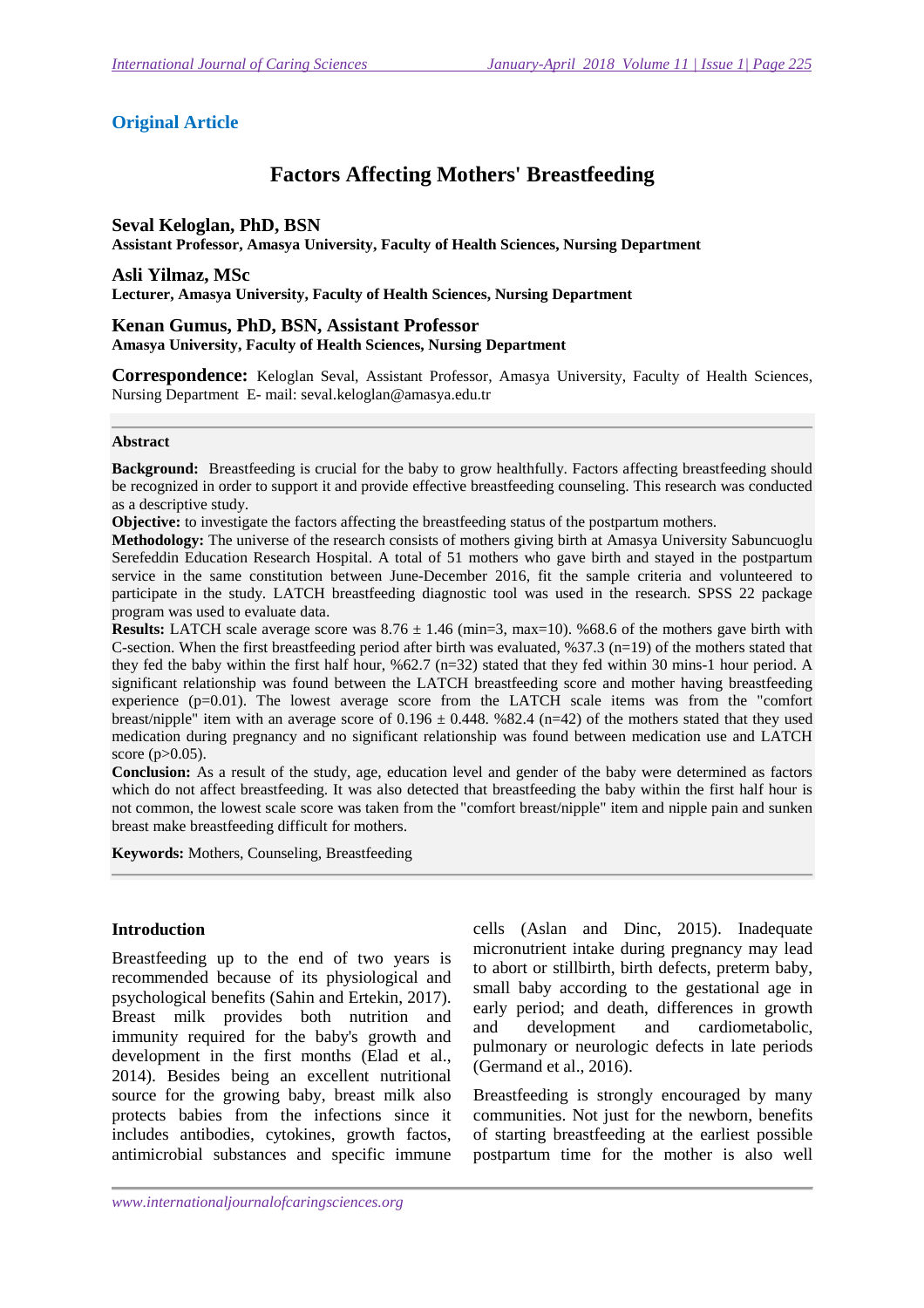known. However, according to the Turkey Population Health Research results (Hacettepe University Institute of Population Studies), breastfeeding rate within 1 hour after birth is %49.9 and breastfeeding rate within 1 day is %70.2. Mother thinking that her milk is not enough, delicate nipples, lack of adequate draining, oedema formation, obstruction due to the diminished lymphatic drainage, nipple chaps and plain nipple are among the problems faced during breastfeeding (Mathur and Dhingra, 2014). Providing counseling about the problems faced in this process raises the breastfeeding rate (Çaka et al., 2017). Healthcare professionals are the most important people to support mother during the postpartum period. Therefore, one of the responsibilities of nurses' about breastfeeding is the evaluation of breastfeeding. In this way, problems can be detected early and interruption of breastfeeding can be prevented.

### **Research Question**

Do the descriptive factors related to mothers and babies affect LATCH average scores?

### **Methodology**

### **Aim**

Our aim with this research is to evaluate breastfeeding in order to support successfull breastfeeding and examine the factors affecting it.

### **Study design**

This research was conducted as a descriptive study in order to investigate the factors affecting the breastfeeding status of the postpartum mothers. Universe of the research consists of mothers giving birth at Amasya University Sabuncuoglu Serefeddin Education Research Hospital, which is a baby-friendly hospital. A total of 51 mothers who gave birth June-December 2016 and stayed in the postpartum service in the same constitution, fit the sample criteria and volunteered to participate in the study were chosen by improbable sampling method. Criteria to be involved in the study are; being in the term period (38 weeks or more), being healthy, having no chronical disease preventing breastfeeding and being volunteered to participate in the study for women and having 5 min APGAR score 7 or above and having no congenital anomalies for babies. Premature birth, a situation preventing mother or baby to breastfeed and mother's unwillingness to

participate are the criteria of exclusion from the study.

LATCH breastfeeding diagnostic tool, of which the Turkish reliability was studied by Yenal and Okumus (2003), was used in the research. Requisite permission to use the scale was obtained via e-mail. The measurement tool consists of five evaluation criteria. LATCH consists of the first letters of the English equivalents of these criteria. These criteria are:

L: Latch on breast, A: Audible swallowing, T: Type of nipple, C: Comfort breast/nipple, H: Hold/help

Each item is evaluated between 0-2 points and the total score is 10.

Descriptive data form consists of two sections. First section includes 5 questions about mother's sociodemographic characteristics, last menstrual date and the gender of the baby. Second section consists of 8 questions about form of birth, APGAR score regarding breastfeeding status and the baby and information about weight, height etc. APGAR score, weight, height and the head circumference of the baby are obtained from the mother's patient file. Pretesting of the draft survey form was conducted and its deficiencies were corrected. Surveys used for pretesting are not included in the study.

Data were collected at the postpartum clinics. LATCH diagnosis form was filled in by the researcher within the first 48 hours. Breastfeeding of each mother was observed and the appropriate situation was marked in accordance with the breastfeeding observation. Gathering the data lasted approximately 15-20 mins for each mother. Requisite permission to conduct the research was obtained from the Amasya University ethical board and from the institution where the research is conducted. Informed consent was obtained from the participants who accepted to be involved in the research.

### **Data Analysis**

Dependent variables of the research is determined as the score obtained from the breastfeeding diagnosis tool and the independent variables are determined as the age of mother, education level, gender of the baby, mother's chronical diseases, mother's experience, usage of nourishment other than breast milk. SPSS 22 (Statistical Package for Social Sciences) were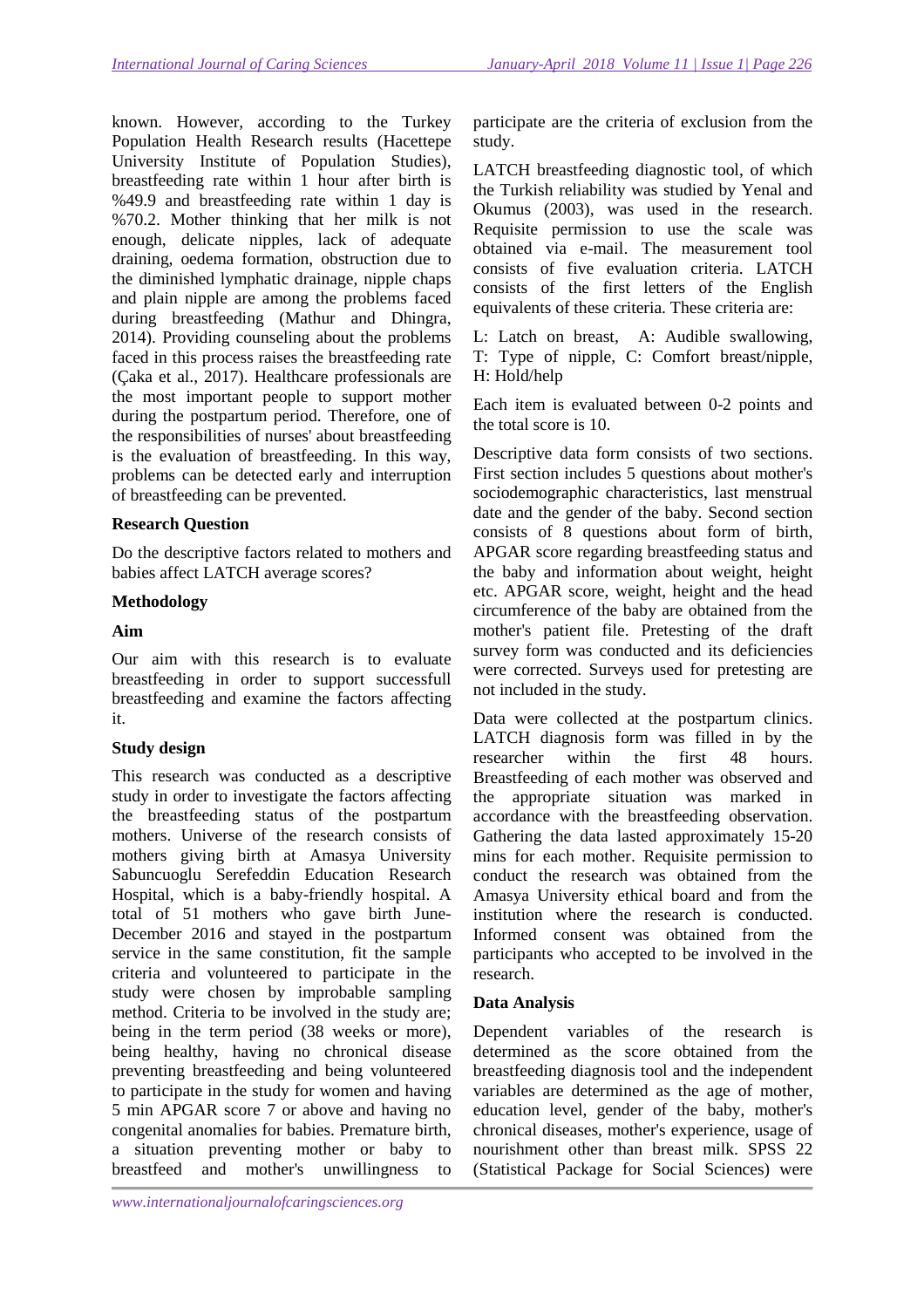used to evaluate data. Descriptive characteristics of the data was evaluated as number, percentage and average. For statistical analysis, reliability level was evaluated by using cronbach alpha coefficient and was found 0.710. Non-parametric tests were used for analysis since the scale does not fit the normal distribution. The statistical significance level was accepted as  $p<0.05$ .

### **Results**

Average age of the mothers who participated in the study is  $27.54 \pm 5.33$ . A 54.9% (n=28) of them are primary school graduates and 68.6 % (n=35) of them are within the first 24 hours after labor. Descriptive factors regarding mother are given at Table 1. When information about babies are examined, it is detected that average weight is  $3362.01 \pm 378.20$  grams, average height is 50.03±0.63 cm, average head circumference is  $34.4 \pm 1.22$  cm and %58.8 of them are girls. First minute APGAR score average was detected as 9.74  $\pm 0.44$  (min=9 max=10) and 5th minute APGAR score average was detected as 9.92  $\pm 0.27$  (min=9 max=10).

The Cronbach's Alpha coefficient of LATCH breastfeeding diagnosis tool was 0.710 in accordance with the data gathered within the score of research.

LATCH breastfeeding diagnosis tool and subscale average scores are given at Table 2. LATCH scale average score were found  $8.76 \pm$ 1.46 (min=3, max=10). A 86.3 % (n=44) of the mothers stated that they don't have a chronical disease and %82.4 (n=42) stated that they used medication during pregnancy. Medication usage during pregnancy was investigated in order to evaluate its affects on the breastfeeding success. A 82.4 % (n=42) of the mothers stated that they used medication regularly during pregnancy. No significant relationship was found between the LATCH score and the usage of iron supplements or fish oil (p>0.05). Distribution of the LATCH average scores and using medication during pregnancy is given at Table 3.

It was detected that  $64.7\%$  (n=33) of the mothers had training on breastfeeding during their pregnancy. A 66.7% (n=34) of the mothers stated that they have breastfeeding experience and a significant relationship was detected

between LATCH breastfeeding score and having experience on breastfeeding (p=0.010). A 68.6% (n=35) of the mothers gave birth by C-section. When the first breastfeeding period after labor was evaluated,  $37.3 \%$  (n=19) of the mothers stated that they fed the baby within the first half hour,  $\frac{62.7}{n=32}$  stated that they fed within 30 mins-1 hour period. It was stated that 21.6%  $(n=11)$  of the babies were formula-fed during their stay at the clinic.  $56.9 \%$  (n=29) of the mothers stated that they don't have a problem complicating the breastfeeding process. Among the mothers who stated that they have a problem complicating breastfeeding process, 25.5 % (n=13) of them stated that they have breast problems (sunked breast, nipple pain). Information on other factors affecting the breastfeeding status are given at Table 4.

#### **Discussion**

It is recommended by World Health Organisation (WHO) and United Nations International Children's Emergency Fund (UNICEF) (2009) to start breastfeeding within the first half hour after labor. As a result of the study, it was detected that breastfeeding within the first half hour is not common. It was detected that %37.3 of the mothers start breastfeeding within the first half hour and %62.7 of them started within 30mins-1hour.

According to the Turkey Population Health Research data, %50 of the babies started breastfeeding within the first 1 hour after labor (HUNEE, 2014). Although UNICEF (2014) stated that the ratio of starting breastfeeding within the first hour after labor is %43 worldwide and %53 among underdeveloped countries; using different descriptions, timings and different data collecting methods makes it difficult to compare countries' breastfeeding ratios (Earle, 2002).

Also, while no significant relationship was found between the LATCH scale score and the breastfeeding time within the scope of the research, in a study conducted by Gercek et al., LATCH score was found significantly higher among those who started breastfeeding within the first 30 minutes.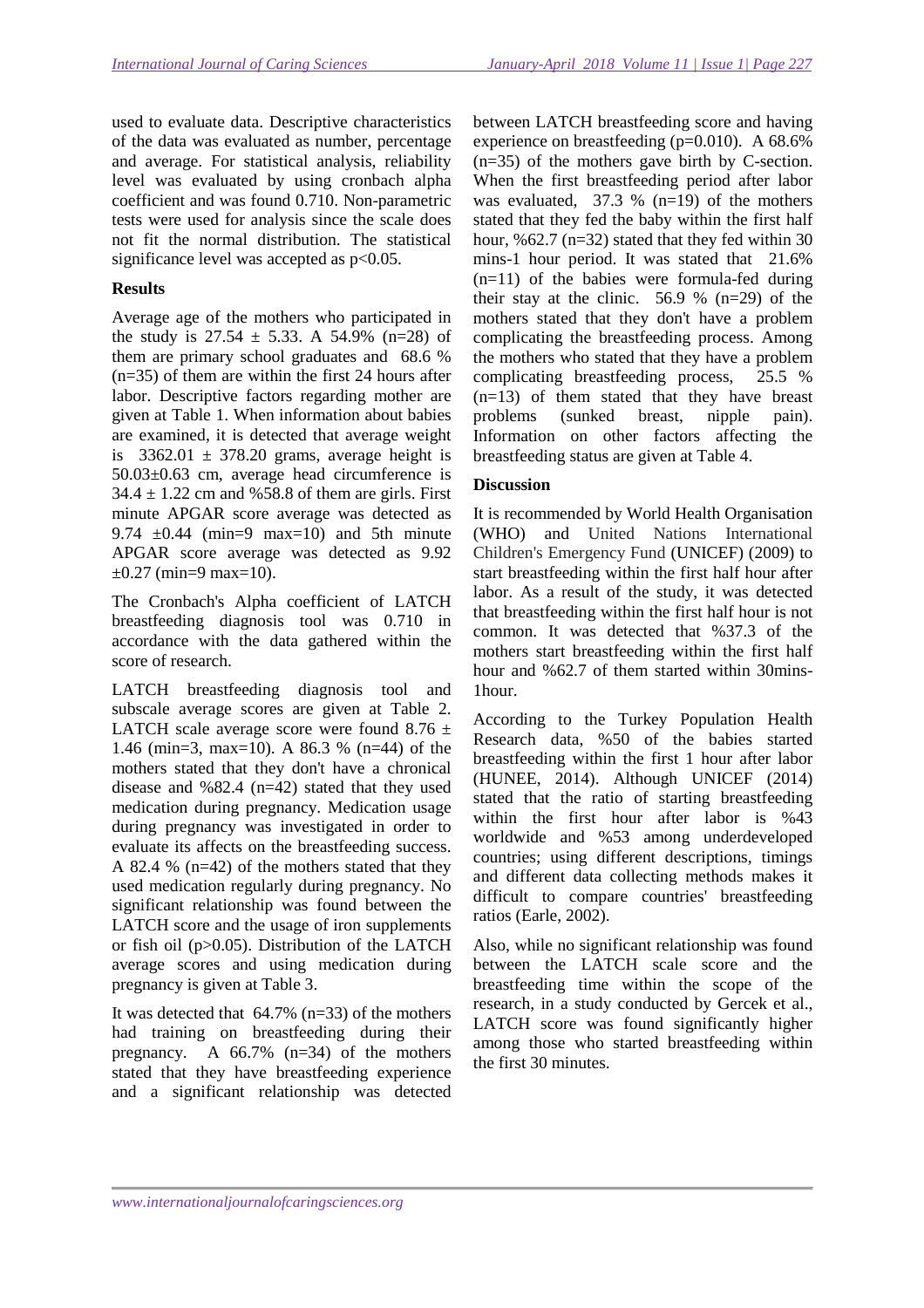## **Table 1. Distribution of the Descriptive Factors Regarding the Mother (N=51)**

| <b>Characteristics</b>                     | N  | $\frac{6}{6}$ |
|--------------------------------------------|----|---------------|
| <b>Education Level</b>                     |    |               |
| Primary School                             | 28 | 54.9          |
| Highschool                                 | 12 | 23.5          |
| University                                 | 11 | 21.6          |
| Age                                        |    |               |
| 26 and below                               | 23 | 45.1          |
| 27 and above                               | 28 | 54.9          |
| How many hours has it been<br>since labor? |    |               |
| 24 hours                                   | 35 | 68.6          |
| 24-48 hours                                | 16 | 31.4          |

#### **Table 2. LATCH Breastfeeding Diagnosis Tool and Subscale Average Scores**

| <b>Scale Criteria</b>        | $X \pm SD$          |
|------------------------------|---------------------|
| <b>L:</b> Latch on breast    | $1.882 \pm 0.381^*$ |
| <b>A:</b> Audible swallowing | $1.823 \pm 0.385$   |
| <b>T:</b> Type of nipple     | $1.862 \pm 0.490$   |
| C. Comfort breast/nipple     | $0.196 \pm 0.448**$ |
| H: Hold/Help                 | $1.411 \pm 0.697$   |
| <b>Total</b>                 | $8.764 \pm 1.464$   |

\*Mininum average, \*\*Maximum average

## **Table 3. Comparison of the LATCH mean Scores and Medication Usage i Pregnancy** (N= 42)\*

|                         | $\mathbf n$         | $\frac{0}{0}$ | <b>LATCH</b>     | Test and p   |
|-------------------------|---------------------|---------------|------------------|--------------|
|                         |                     |               | score $X \pm SD$ |              |
| <b>Medication Usage</b> |                     |               |                  |              |
| Yes                     | 42                  | 82.4          | $8.66 \pm 0.23$  | $Z: -1.204$  |
| N <sub>o</sub>          | 9                   | 17.6          | $9.22 \pm 0.36$  | p:0.229      |
| <b>Iron</b>             |                     |               |                  |              |
| Yes                     | 32                  | 62.7          | $8.46 \pm 0.29$  | $Z: -1.430$  |
| No                      | 10                  | 19.6          | $9.30 \pm 0.21$  | p:0.153      |
| <b>Vitamin</b>          |                     |               |                  |              |
| Yes                     | 25                  | 49            | $8.76 \pm 0.30$  | $Z: -0.395$  |
| N <sub>o</sub>          | 17                  | 33.3          | $8.52 \pm 0.38$  | p:0.692      |
| <b>Fish Oil</b>         |                     |               |                  |              |
| Yes                     | 5                   | 9.8           | $9.20 \pm 0.20$  | $Z: -0, 537$ |
| No                      | 37<br>$\sim$ $\sim$ | 72.5          | $8.59 \pm 0.26$  | p:0.591      |

\*More than one options were marked.

*www.internationaljournalofcaringsciences.org*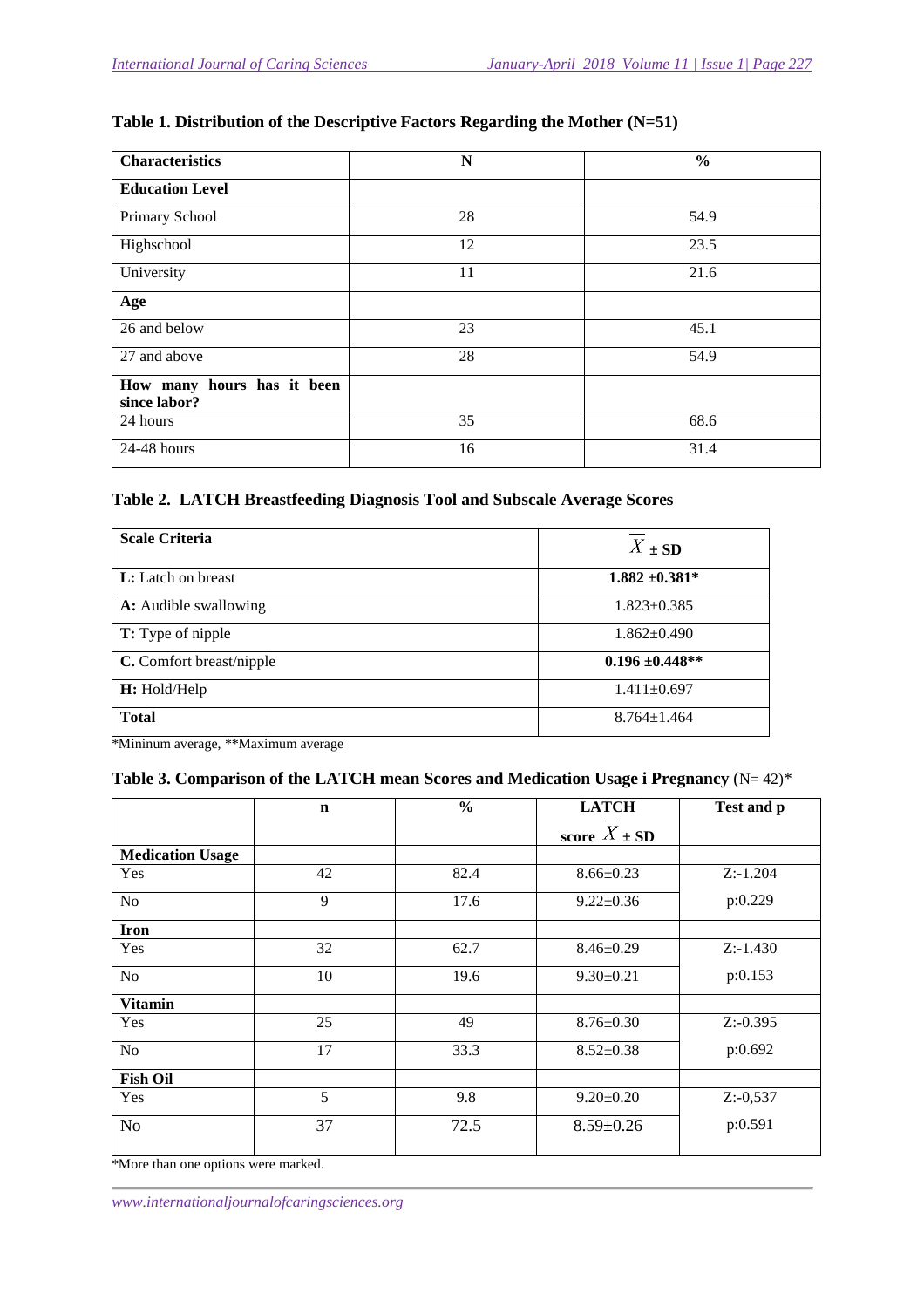| <b>Variable</b>                    | $\mathbf n$     | $\frac{0}{0}$ | <b>LATCH</b> score | Test and p             |
|------------------------------------|-----------------|---------------|--------------------|------------------------|
|                                    |                 |               | $X \pm SD$         |                        |
| $\mathbf{A}$                       |                 |               |                    |                        |
| 26 and below                       | 23              | 45.1          | $8.34 \pm 1.96$    | $Z: -0.782$            |
| 27 and above                       | 28              | 54.9          | $9.10 \pm 0.73$    | 0.434                  |
| <b>Education Level</b>             |                 |               |                    |                        |
| Primary School                     | 28              | 54.9          | $9.07 \pm 1.18$    | x <sup>2</sup> : 3.738 |
| <b>High School</b>                 | 12              | 23.5          | $8.25 \pm 1.81$    | 0.154                  |
| University                         | 11              | 21.6          | $8.54 \pm 1.63$    |                        |
| <b>Time to Start Breastfeeding</b> |                 |               |                    |                        |
| Within first 30 mins               | 19              | 37.3          | $8.76 \pm 0.32$    | Z:0.134                |
| 30mins-1hour                       | 32              | 62.7          | $8.78 \pm 0.26$    | 0.893                  |
| <b>Gender of the Baby</b>          |                 |               |                    |                        |
| Girl                               | 30              | 58.5          | $8.53 \pm 1.61$    | $Z: -1.388$            |
| <b>Boy</b>                         | 21              | 41.2          | $9.09 \pm 1.17$    | 0.165                  |
| <b>Experience</b>                  |                 |               |                    |                        |
| Yes                                | $\overline{34}$ | 66.7          | 9.23               | $Z: -2.582$            |
| No                                 | 17              | 33.3          | 7.82               | 0.010                  |
| <b>Chronical disease</b>           |                 |               |                    |                        |
| Yes                                | $\overline{7}$  | 13.7          | $9.42 \pm 0.53$    | $Z: -1.247$            |
| No                                 | 44              | 86.3          | $8.65 \pm 1.53$    | 0.213                  |
| <b>Usage of formula</b>            |                 |               |                    |                        |
| Yes                                | $\overline{11}$ | 21.6          | $8.18 \pm 2.27$    | $Z: -0.716$            |
| No                                 | 40              | 78.4          | $8.92 \pm 1.14$    | 0.474                  |

# **Table 4. Comparison of the LATCH Average Scores with Individual Characteristics of Mothers and Characteristics Regarding Infant Nutrition**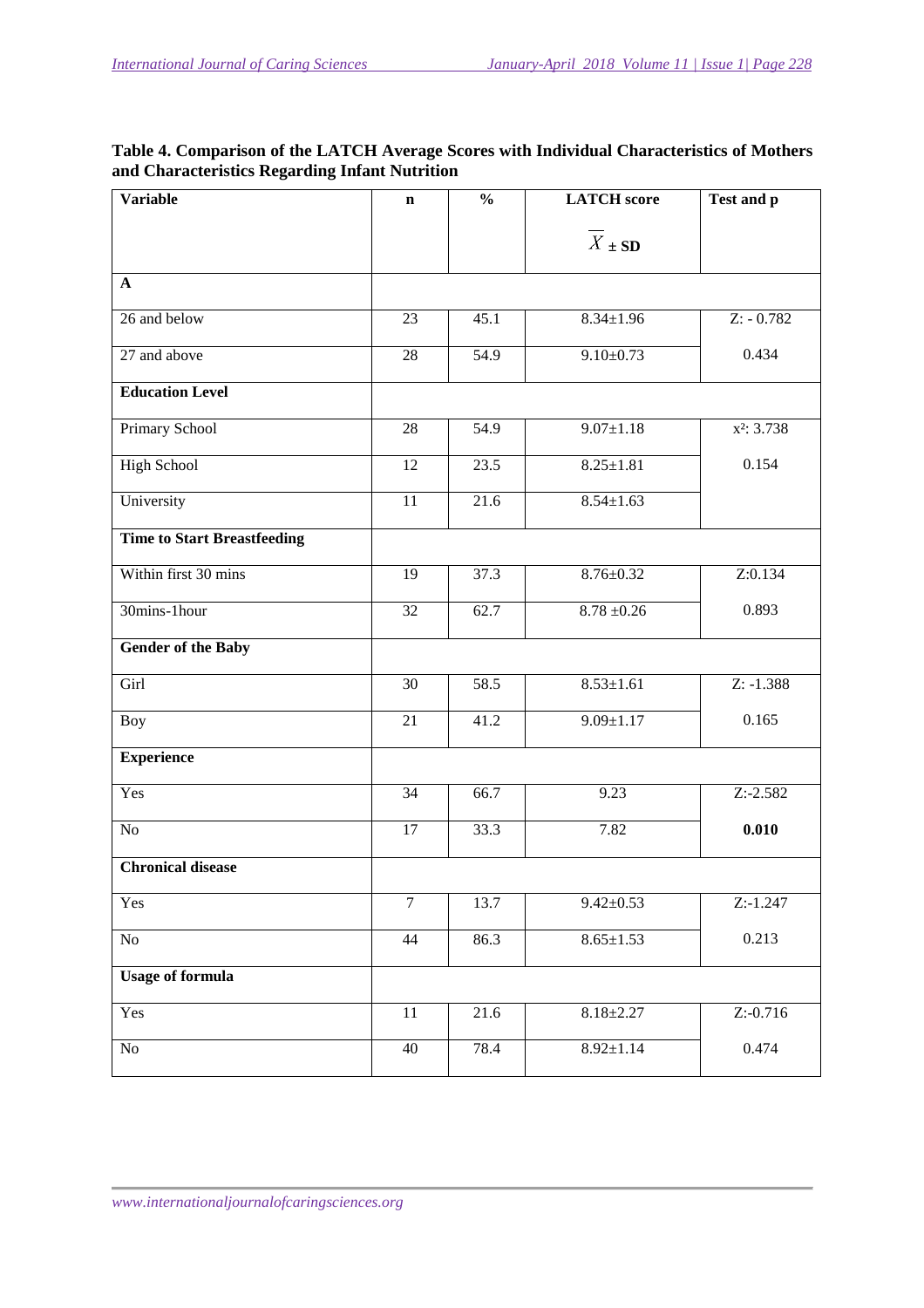The fact that the baby is physiologically more ready for breastfeeding within the first 30 minutes after labor is a facilitating factor for breastfeeding. We think that the result from our research is a result of the fact that only %37.3 of the mothers started breastfeeding within the first half hour. In this research, similar to Bostancı and İnal's study (2015), no significant relationship was found between the LATCH score and age of mother and education level. Also, LATCH average scores show similarity  $(8.76\pm1.46)$ . In this study, a significant relationship was found between the LATCH scale score and experience in breastfeeding (p<0.05). Similar to that, in Kuçukoglu and Celebioglu's (2014) study, breastfeeding selfefficacy of mothers were found higher among those who have experience in breastfeeding. It can be said that the experienced mothers have more advantage in breastfeeding and lack of experience may cause breastfeeding to be interrupted.

Lowest score from the LATCH scale was obtained from the "comfort breast/nipple" item with a score of  $0.196 \pm 0.448$ . In accordance with this finding, it was detected that  $\frac{625.5}{m}$  (n=13) of the mothers had problems about breasts (sunked breast, nipple pain). If the mother has nipple pain of her nipple is cracked, they should be told that this may be caused by misplacing the baby and it may cause breastfeeding to be interrupted (Bilgin and Potur, 2010; Leung, 2016; Li et al., 2008). During this process, efficient communication techniques should be used to make mother feel confident and efficient counseling service towards physiological problems should be provided.

Iron reinforcement to pregnant women is one of the most common public health precautions (Allen, 2000). According to the World Health Organization (2015), anemia prevalance among pregnant women is %38.2 and in general approximately %50 of the anemia cases are due to iron deficiency. When the medication used by the mothers participated in the research was examined, it was detected that %62.7 used iron and %49 used vitamin pills. Sözeri et al. (2006) found in their study that %71.6 of the pregnant women used vitamin and %61.0 used iron pills. No relationship was found between the LATCH breastfeeding score and the vitamin and iron pills widely used during pregnancy. In order to interpret this result properly, support of the

researches done in this field is needed. Although statistically not significant, the breastfeeding success score of the mothers with chronical diseases were found higher than the scores of the mothers who do not have chronical disease. This result may be because of the individual factors since it is a known fact that the chronical diseases are one of the major factors of pregnancy depression (Calık and Aktas, 2011). At the same time, it is stated in literature that mothers with depression are more worried about breastfeeding (Annagur and Annagur, 2012). For this reason, mothers with chronical disease should be monitored closely in terms of breastfeeding.

# **Limitiations**

Limitations of the study are that the research was conducted at a single hospital, between certain dates and with a limited number of mothers.

### **Conclusion**

As a result of the study, a significant relationship was found between LATCH breastfeeding success score and experience in breastfeeding, no difference was found between other variables. The lowest scale score was obtained from the "comfort breast/nipple" item. Furthermore, it was detected that breast pain is a factor which may cause breastfeeding to be interrupted. It should be taken care that the breastfeeding position is proper in order to avoid nipple damage. It was detected that breastfeeding within the first half hour is not common. Considering the results of the research and clinical observations, applications should be made to encourage the mother to breastfeed properly.

### **Acknowledgements**

The authors wish to acknowledge the contribution of the residents. Without their effort and support this study would not have been possible.

The research was carried out at Amasya University Sabuncuoglu Serefeddin Educational Research Hospital

### **References**

- Allen, L. H. (2000). Anemia and iron deficiency: effects on pregnancy outcome. American Journal of Clinical Nutrition 71: 1280–4.
- Annagur, B. B. & Annagur, A. D. (2012). The relationship between postpartum mental status and